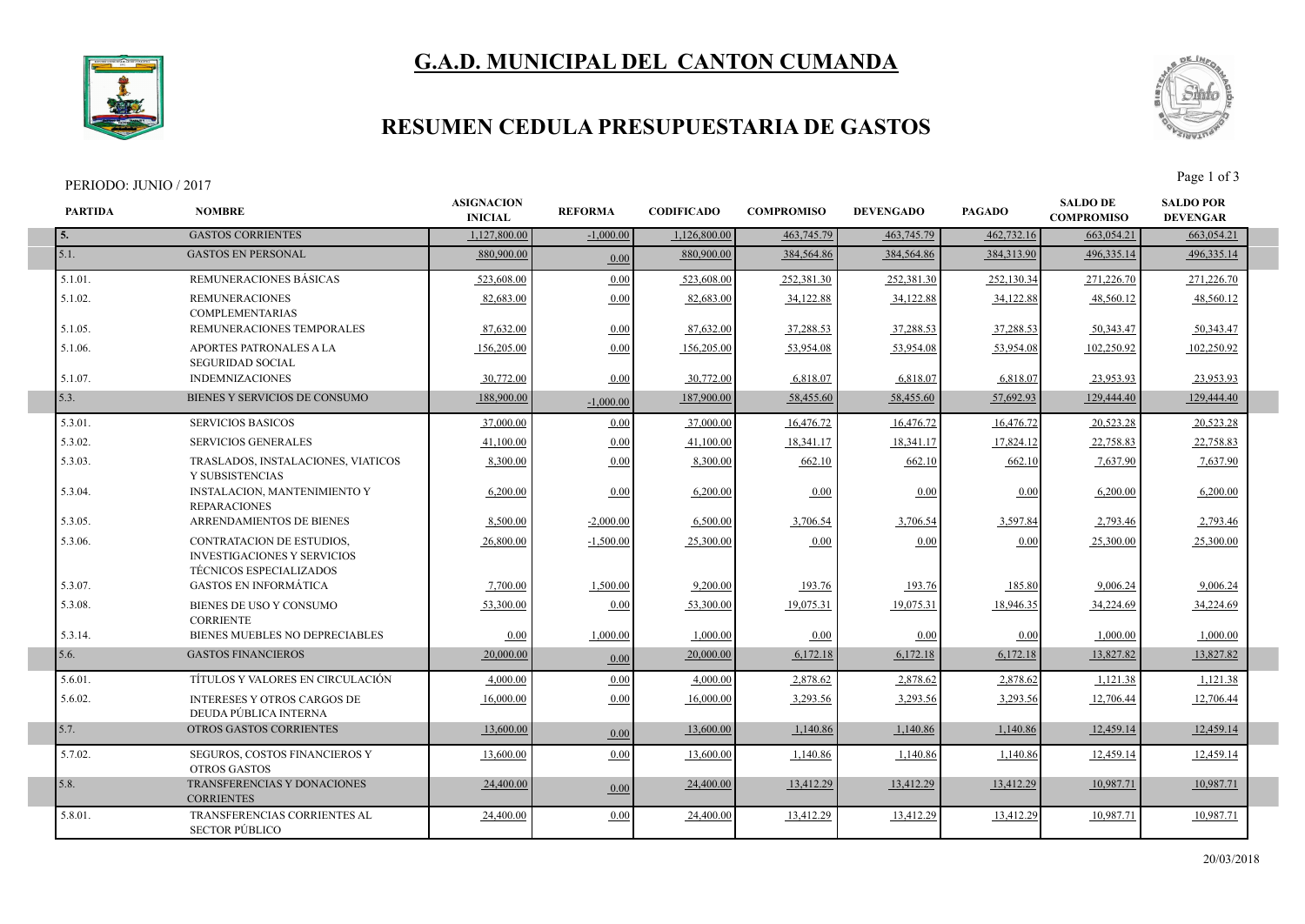



## **RESUMEN CEDULA PRESUPUESTARIA DE GASTOS**

#### PERIODO: JUNIO / 2017<br>Page 2 of 3

I

I



| <b>GASTOS DE INVERSIÓN</b><br>3,398,099.93<br>40,777.95<br>3,438,877.88<br>981,360.07<br>981,360.07<br>978,211.20<br>2,457,517.81<br>7.<br>7.1.<br><b>GASTOS EN PERSONAL PARA INVERSIÓN</b><br>619,219.00<br>613,819.00<br>271,886.24<br>271,886.24<br>271,879.63<br>341,932.76<br>$-5,400.00$<br>7.1.01.<br>REMUNERACIONES BÁSICAS<br>311,055.00<br>$-5,400.00$<br>305,655.00<br>164,651.84<br>164,645.23<br>164,651.84<br>141,003.16<br>7.1.02.<br><b>REMUNERACIONES</b><br>63,516.00<br>63,516.00<br>27,430.37<br>27,430.37<br>27,430.37<br>36,085.63<br>0.00<br><b>COMPLEMENTARIAS</b><br>7.1.05.<br>0.00<br>96,504.00<br>40,443.35<br>40,443.35<br>40,443.35<br>REMUNERACIONES TEMPORALES<br>96,504.00<br>56,060.65<br>7.1.06.<br>APORTES PATRONALES A LA<br>116,507.00<br>0.00<br>116,507.00<br>39,360.68<br>39,360.68<br>39,360.68<br>77,146.32<br><b>SEGURIDAD SOCIAL</b><br>7.1.07.<br><b>INDEMNIZACIONES</b><br>31,637.00<br>31,637.00<br>0.00<br>0.00<br>0.00<br>0.00<br>31,637.00<br>7.3.<br>BIENES Y SERVICIOS PARA INVERSIÓN<br>848,018.04<br>914,195.99<br>283,745.30<br>283,745.30<br>281,361.84<br>630,450.69<br>66,177.95<br>7.3.02.<br><b>SERVICIOS GENERALES</b><br>58,000.00<br>5.400.00<br>63,400.00<br>12.956.02<br>12,956.02<br>12,535.11<br>50.443.98<br>7.3.03.<br>4,600.00<br>232.73<br>232.73<br>TRASLADOS, INSTALACIONES<br>4,600.00<br>0.00<br>232.73<br>4,367.27<br>VIÁTICOS Y SUBSISTENCIAS<br>7.3.04.<br>25,572.05<br>25,572.05<br><b>INSTALACIONES, MANTENIMIENTOS Y</b><br>96,644.00<br>$-1,200.00$<br>95,444.00<br>25,298.86<br>69,871.95<br><b>REPARACIONES</b><br>7.3.05.<br>ARRENDAMIENTO DE BIENES<br>27,000.00<br>7,000.00<br>34,000.00<br>12,138.72<br>12,138.72<br>12,138.72<br>21,861.28<br>7.3.06.<br><b>CONTRATACIONES DE ESTUDIOS E</b><br>47,000.00<br>$-16.950.00$<br>30.050.00<br>3,695.19<br>3,695.19<br>3,386.75<br>26.354.81<br><b>INVESTIGACIONES</b><br>7.3.07.<br><b>GASTOS EN INFORMÁTICA</b><br>2,500.00<br>2,500.00<br>0.00<br>0.00<br>0.00<br>0.00<br>2,500.00<br>7.3.08.<br>BIENES DE USO Y CONSUMO DE<br>603,274.04<br>70,927.95<br>674,201.99<br>228,391.42<br>228,391.42<br>227,028.50<br>445,810.57<br><b>INVERSIÓN</b><br>7.3.14.<br>BIENES MUEBLES NO DEPRECIABLES<br>9,000.00<br>1,000.00<br>10,000.00<br>759.17<br>759.17<br>741.17<br>9,240.83<br>7.5.<br><b>OBRAS PÚBLICAS</b><br>1,619,901.89<br>1,599,901.89<br>342,824.97<br>342,824.97<br>342,824.95<br>1,257,076.92<br>$-20.000.00$<br>7.5.01.<br>1.599.509.89<br>1.579.509.89<br>342,386.59<br>OBRAS DE INFRAESTRUCTURA<br>$-20,000,00$<br>342.386.59<br>342.386.57<br>1.237.123.30<br>OBRAS EN LÍNEAS. REDES E<br>7.5.04.<br>438.38<br>10.392.00<br>8.000.00<br>18,392.00<br>438.38<br>438.38<br>17,953.62<br><b>INSTALACIONES ELÉCTRICAS</b><br>7.5.99.<br>ASIGNACIONES A DISTRIBUIR<br>10.000.00<br>$-8,000.00$<br>2,000.00<br>0.00<br>0.00<br>0.00<br>2,000.00<br>7.7.<br>OTROS GASTOS DE INVERSIÓN<br>13,000.00<br>13,000.00<br>2,656.26<br>2,656.26<br>1,897.48<br>10.343.74<br>0.00<br>7.7.01.<br><b>IMPUESTOS TASAS Y CONTRIBUCIONES</b><br>0.00<br>0.00<br>0.00<br>0.00<br>0.00<br>0.00<br>0.00<br>7.7.02.<br>SEGUROS, COSTOS FINANCIEROS Y<br>0.00<br>2,656.26<br>2,656.26<br>13,000.00<br>13,000.00<br>1,897.48<br>10,343.74<br><b>OTROS GASTOS</b><br>7.8.<br>TRANSFERENCIAS Y DONACIONES PARA<br>297,961.00<br>297,961.00<br>80,247.30<br>80,247.30<br>80,247.30<br>217,713.70 | <b>PARTIDA</b> | <b>NOMBRE</b> | <b>ASIGNACION</b><br><b>INICIAL</b> | <b>REFORMA</b> | <b>CODIFICADO</b> | <b>COMPROMISO</b> | <b>DEVENGADO</b> | <b>PAGADO</b> | <b>SALDO DE</b><br><b>COMPROMISO</b> | <b>SALDO POR</b><br><b>DEVENGAR</b> |
|--------------------------------------------------------------------------------------------------------------------------------------------------------------------------------------------------------------------------------------------------------------------------------------------------------------------------------------------------------------------------------------------------------------------------------------------------------------------------------------------------------------------------------------------------------------------------------------------------------------------------------------------------------------------------------------------------------------------------------------------------------------------------------------------------------------------------------------------------------------------------------------------------------------------------------------------------------------------------------------------------------------------------------------------------------------------------------------------------------------------------------------------------------------------------------------------------------------------------------------------------------------------------------------------------------------------------------------------------------------------------------------------------------------------------------------------------------------------------------------------------------------------------------------------------------------------------------------------------------------------------------------------------------------------------------------------------------------------------------------------------------------------------------------------------------------------------------------------------------------------------------------------------------------------------------------------------------------------------------------------------------------------------------------------------------------------------------------------------------------------------------------------------------------------------------------------------------------------------------------------------------------------------------------------------------------------------------------------------------------------------------------------------------------------------------------------------------------------------------------------------------------------------------------------------------------------------------------------------------------------------------------------------------------------------------------------------------------------------------------------------------------------------------------------------------------------------------------------------------------------------------------------------------------------------------------------------------------------------------------------------------------------------------------------------------------------------------------------------------------------------------------------------------------------------------------------------------------------------------------------------------------------------------------------------------------------------------------------------------------------------------------------------------------------------|----------------|---------------|-------------------------------------|----------------|-------------------|-------------------|------------------|---------------|--------------------------------------|-------------------------------------|
|                                                                                                                                                                                                                                                                                                                                                                                                                                                                                                                                                                                                                                                                                                                                                                                                                                                                                                                                                                                                                                                                                                                                                                                                                                                                                                                                                                                                                                                                                                                                                                                                                                                                                                                                                                                                                                                                                                                                                                                                                                                                                                                                                                                                                                                                                                                                                                                                                                                                                                                                                                                                                                                                                                                                                                                                                                                                                                                                                                                                                                                                                                                                                                                                                                                                                                                                                                                                                          |                |               |                                     |                |                   |                   |                  |               |                                      | 2,457,517.81                        |
|                                                                                                                                                                                                                                                                                                                                                                                                                                                                                                                                                                                                                                                                                                                                                                                                                                                                                                                                                                                                                                                                                                                                                                                                                                                                                                                                                                                                                                                                                                                                                                                                                                                                                                                                                                                                                                                                                                                                                                                                                                                                                                                                                                                                                                                                                                                                                                                                                                                                                                                                                                                                                                                                                                                                                                                                                                                                                                                                                                                                                                                                                                                                                                                                                                                                                                                                                                                                                          |                |               |                                     |                |                   |                   |                  |               |                                      | 341,932.76                          |
|                                                                                                                                                                                                                                                                                                                                                                                                                                                                                                                                                                                                                                                                                                                                                                                                                                                                                                                                                                                                                                                                                                                                                                                                                                                                                                                                                                                                                                                                                                                                                                                                                                                                                                                                                                                                                                                                                                                                                                                                                                                                                                                                                                                                                                                                                                                                                                                                                                                                                                                                                                                                                                                                                                                                                                                                                                                                                                                                                                                                                                                                                                                                                                                                                                                                                                                                                                                                                          |                |               |                                     |                |                   |                   |                  |               |                                      | 141,003.16                          |
|                                                                                                                                                                                                                                                                                                                                                                                                                                                                                                                                                                                                                                                                                                                                                                                                                                                                                                                                                                                                                                                                                                                                                                                                                                                                                                                                                                                                                                                                                                                                                                                                                                                                                                                                                                                                                                                                                                                                                                                                                                                                                                                                                                                                                                                                                                                                                                                                                                                                                                                                                                                                                                                                                                                                                                                                                                                                                                                                                                                                                                                                                                                                                                                                                                                                                                                                                                                                                          |                |               |                                     |                |                   |                   |                  |               |                                      | 36,085.63                           |
|                                                                                                                                                                                                                                                                                                                                                                                                                                                                                                                                                                                                                                                                                                                                                                                                                                                                                                                                                                                                                                                                                                                                                                                                                                                                                                                                                                                                                                                                                                                                                                                                                                                                                                                                                                                                                                                                                                                                                                                                                                                                                                                                                                                                                                                                                                                                                                                                                                                                                                                                                                                                                                                                                                                                                                                                                                                                                                                                                                                                                                                                                                                                                                                                                                                                                                                                                                                                                          |                |               |                                     |                |                   |                   |                  |               |                                      | 56,060.65                           |
|                                                                                                                                                                                                                                                                                                                                                                                                                                                                                                                                                                                                                                                                                                                                                                                                                                                                                                                                                                                                                                                                                                                                                                                                                                                                                                                                                                                                                                                                                                                                                                                                                                                                                                                                                                                                                                                                                                                                                                                                                                                                                                                                                                                                                                                                                                                                                                                                                                                                                                                                                                                                                                                                                                                                                                                                                                                                                                                                                                                                                                                                                                                                                                                                                                                                                                                                                                                                                          |                |               |                                     |                |                   |                   |                  |               |                                      | 77,146.32                           |
|                                                                                                                                                                                                                                                                                                                                                                                                                                                                                                                                                                                                                                                                                                                                                                                                                                                                                                                                                                                                                                                                                                                                                                                                                                                                                                                                                                                                                                                                                                                                                                                                                                                                                                                                                                                                                                                                                                                                                                                                                                                                                                                                                                                                                                                                                                                                                                                                                                                                                                                                                                                                                                                                                                                                                                                                                                                                                                                                                                                                                                                                                                                                                                                                                                                                                                                                                                                                                          |                |               |                                     |                |                   |                   |                  |               |                                      | 31,637.00                           |
|                                                                                                                                                                                                                                                                                                                                                                                                                                                                                                                                                                                                                                                                                                                                                                                                                                                                                                                                                                                                                                                                                                                                                                                                                                                                                                                                                                                                                                                                                                                                                                                                                                                                                                                                                                                                                                                                                                                                                                                                                                                                                                                                                                                                                                                                                                                                                                                                                                                                                                                                                                                                                                                                                                                                                                                                                                                                                                                                                                                                                                                                                                                                                                                                                                                                                                                                                                                                                          |                |               |                                     |                |                   |                   |                  |               |                                      | 630,450.69                          |
|                                                                                                                                                                                                                                                                                                                                                                                                                                                                                                                                                                                                                                                                                                                                                                                                                                                                                                                                                                                                                                                                                                                                                                                                                                                                                                                                                                                                                                                                                                                                                                                                                                                                                                                                                                                                                                                                                                                                                                                                                                                                                                                                                                                                                                                                                                                                                                                                                                                                                                                                                                                                                                                                                                                                                                                                                                                                                                                                                                                                                                                                                                                                                                                                                                                                                                                                                                                                                          |                |               |                                     |                |                   |                   |                  |               |                                      | 50.443.98                           |
|                                                                                                                                                                                                                                                                                                                                                                                                                                                                                                                                                                                                                                                                                                                                                                                                                                                                                                                                                                                                                                                                                                                                                                                                                                                                                                                                                                                                                                                                                                                                                                                                                                                                                                                                                                                                                                                                                                                                                                                                                                                                                                                                                                                                                                                                                                                                                                                                                                                                                                                                                                                                                                                                                                                                                                                                                                                                                                                                                                                                                                                                                                                                                                                                                                                                                                                                                                                                                          |                |               |                                     |                |                   |                   |                  |               |                                      | 4,367.27                            |
|                                                                                                                                                                                                                                                                                                                                                                                                                                                                                                                                                                                                                                                                                                                                                                                                                                                                                                                                                                                                                                                                                                                                                                                                                                                                                                                                                                                                                                                                                                                                                                                                                                                                                                                                                                                                                                                                                                                                                                                                                                                                                                                                                                                                                                                                                                                                                                                                                                                                                                                                                                                                                                                                                                                                                                                                                                                                                                                                                                                                                                                                                                                                                                                                                                                                                                                                                                                                                          |                |               |                                     |                |                   |                   |                  |               |                                      | 69,871.95                           |
|                                                                                                                                                                                                                                                                                                                                                                                                                                                                                                                                                                                                                                                                                                                                                                                                                                                                                                                                                                                                                                                                                                                                                                                                                                                                                                                                                                                                                                                                                                                                                                                                                                                                                                                                                                                                                                                                                                                                                                                                                                                                                                                                                                                                                                                                                                                                                                                                                                                                                                                                                                                                                                                                                                                                                                                                                                                                                                                                                                                                                                                                                                                                                                                                                                                                                                                                                                                                                          |                |               |                                     |                |                   |                   |                  |               |                                      | 21,861.28                           |
|                                                                                                                                                                                                                                                                                                                                                                                                                                                                                                                                                                                                                                                                                                                                                                                                                                                                                                                                                                                                                                                                                                                                                                                                                                                                                                                                                                                                                                                                                                                                                                                                                                                                                                                                                                                                                                                                                                                                                                                                                                                                                                                                                                                                                                                                                                                                                                                                                                                                                                                                                                                                                                                                                                                                                                                                                                                                                                                                                                                                                                                                                                                                                                                                                                                                                                                                                                                                                          |                |               |                                     |                |                   |                   |                  |               |                                      | 26.354.81                           |
|                                                                                                                                                                                                                                                                                                                                                                                                                                                                                                                                                                                                                                                                                                                                                                                                                                                                                                                                                                                                                                                                                                                                                                                                                                                                                                                                                                                                                                                                                                                                                                                                                                                                                                                                                                                                                                                                                                                                                                                                                                                                                                                                                                                                                                                                                                                                                                                                                                                                                                                                                                                                                                                                                                                                                                                                                                                                                                                                                                                                                                                                                                                                                                                                                                                                                                                                                                                                                          |                |               |                                     |                |                   |                   |                  |               |                                      | 2,500.00                            |
|                                                                                                                                                                                                                                                                                                                                                                                                                                                                                                                                                                                                                                                                                                                                                                                                                                                                                                                                                                                                                                                                                                                                                                                                                                                                                                                                                                                                                                                                                                                                                                                                                                                                                                                                                                                                                                                                                                                                                                                                                                                                                                                                                                                                                                                                                                                                                                                                                                                                                                                                                                                                                                                                                                                                                                                                                                                                                                                                                                                                                                                                                                                                                                                                                                                                                                                                                                                                                          |                |               |                                     |                |                   |                   |                  |               |                                      | 445,810.57                          |
|                                                                                                                                                                                                                                                                                                                                                                                                                                                                                                                                                                                                                                                                                                                                                                                                                                                                                                                                                                                                                                                                                                                                                                                                                                                                                                                                                                                                                                                                                                                                                                                                                                                                                                                                                                                                                                                                                                                                                                                                                                                                                                                                                                                                                                                                                                                                                                                                                                                                                                                                                                                                                                                                                                                                                                                                                                                                                                                                                                                                                                                                                                                                                                                                                                                                                                                                                                                                                          |                |               |                                     |                |                   |                   |                  |               |                                      | 9,240.83                            |
|                                                                                                                                                                                                                                                                                                                                                                                                                                                                                                                                                                                                                                                                                                                                                                                                                                                                                                                                                                                                                                                                                                                                                                                                                                                                                                                                                                                                                                                                                                                                                                                                                                                                                                                                                                                                                                                                                                                                                                                                                                                                                                                                                                                                                                                                                                                                                                                                                                                                                                                                                                                                                                                                                                                                                                                                                                                                                                                                                                                                                                                                                                                                                                                                                                                                                                                                                                                                                          |                |               |                                     |                |                   |                   |                  |               |                                      | 1,257,076.92                        |
|                                                                                                                                                                                                                                                                                                                                                                                                                                                                                                                                                                                                                                                                                                                                                                                                                                                                                                                                                                                                                                                                                                                                                                                                                                                                                                                                                                                                                                                                                                                                                                                                                                                                                                                                                                                                                                                                                                                                                                                                                                                                                                                                                                                                                                                                                                                                                                                                                                                                                                                                                                                                                                                                                                                                                                                                                                                                                                                                                                                                                                                                                                                                                                                                                                                                                                                                                                                                                          |                |               |                                     |                |                   |                   |                  |               |                                      | 1,237,123.30                        |
|                                                                                                                                                                                                                                                                                                                                                                                                                                                                                                                                                                                                                                                                                                                                                                                                                                                                                                                                                                                                                                                                                                                                                                                                                                                                                                                                                                                                                                                                                                                                                                                                                                                                                                                                                                                                                                                                                                                                                                                                                                                                                                                                                                                                                                                                                                                                                                                                                                                                                                                                                                                                                                                                                                                                                                                                                                                                                                                                                                                                                                                                                                                                                                                                                                                                                                                                                                                                                          |                |               |                                     |                |                   |                   |                  |               |                                      | 17,953.62                           |
|                                                                                                                                                                                                                                                                                                                                                                                                                                                                                                                                                                                                                                                                                                                                                                                                                                                                                                                                                                                                                                                                                                                                                                                                                                                                                                                                                                                                                                                                                                                                                                                                                                                                                                                                                                                                                                                                                                                                                                                                                                                                                                                                                                                                                                                                                                                                                                                                                                                                                                                                                                                                                                                                                                                                                                                                                                                                                                                                                                                                                                                                                                                                                                                                                                                                                                                                                                                                                          |                |               |                                     |                |                   |                   |                  |               |                                      | 2,000.00                            |
|                                                                                                                                                                                                                                                                                                                                                                                                                                                                                                                                                                                                                                                                                                                                                                                                                                                                                                                                                                                                                                                                                                                                                                                                                                                                                                                                                                                                                                                                                                                                                                                                                                                                                                                                                                                                                                                                                                                                                                                                                                                                                                                                                                                                                                                                                                                                                                                                                                                                                                                                                                                                                                                                                                                                                                                                                                                                                                                                                                                                                                                                                                                                                                                                                                                                                                                                                                                                                          |                |               |                                     |                |                   |                   |                  |               |                                      | 10.343.74                           |
|                                                                                                                                                                                                                                                                                                                                                                                                                                                                                                                                                                                                                                                                                                                                                                                                                                                                                                                                                                                                                                                                                                                                                                                                                                                                                                                                                                                                                                                                                                                                                                                                                                                                                                                                                                                                                                                                                                                                                                                                                                                                                                                                                                                                                                                                                                                                                                                                                                                                                                                                                                                                                                                                                                                                                                                                                                                                                                                                                                                                                                                                                                                                                                                                                                                                                                                                                                                                                          |                |               |                                     |                |                   |                   |                  |               |                                      | 0.00                                |
|                                                                                                                                                                                                                                                                                                                                                                                                                                                                                                                                                                                                                                                                                                                                                                                                                                                                                                                                                                                                                                                                                                                                                                                                                                                                                                                                                                                                                                                                                                                                                                                                                                                                                                                                                                                                                                                                                                                                                                                                                                                                                                                                                                                                                                                                                                                                                                                                                                                                                                                                                                                                                                                                                                                                                                                                                                                                                                                                                                                                                                                                                                                                                                                                                                                                                                                                                                                                                          |                |               |                                     |                |                   |                   |                  |               |                                      | 10,343.74                           |
| <b>INVERSIÓN</b>                                                                                                                                                                                                                                                                                                                                                                                                                                                                                                                                                                                                                                                                                                                                                                                                                                                                                                                                                                                                                                                                                                                                                                                                                                                                                                                                                                                                                                                                                                                                                                                                                                                                                                                                                                                                                                                                                                                                                                                                                                                                                                                                                                                                                                                                                                                                                                                                                                                                                                                                                                                                                                                                                                                                                                                                                                                                                                                                                                                                                                                                                                                                                                                                                                                                                                                                                                                                         |                |               |                                     | 0.00           |                   |                   |                  |               |                                      | 217,713.70                          |